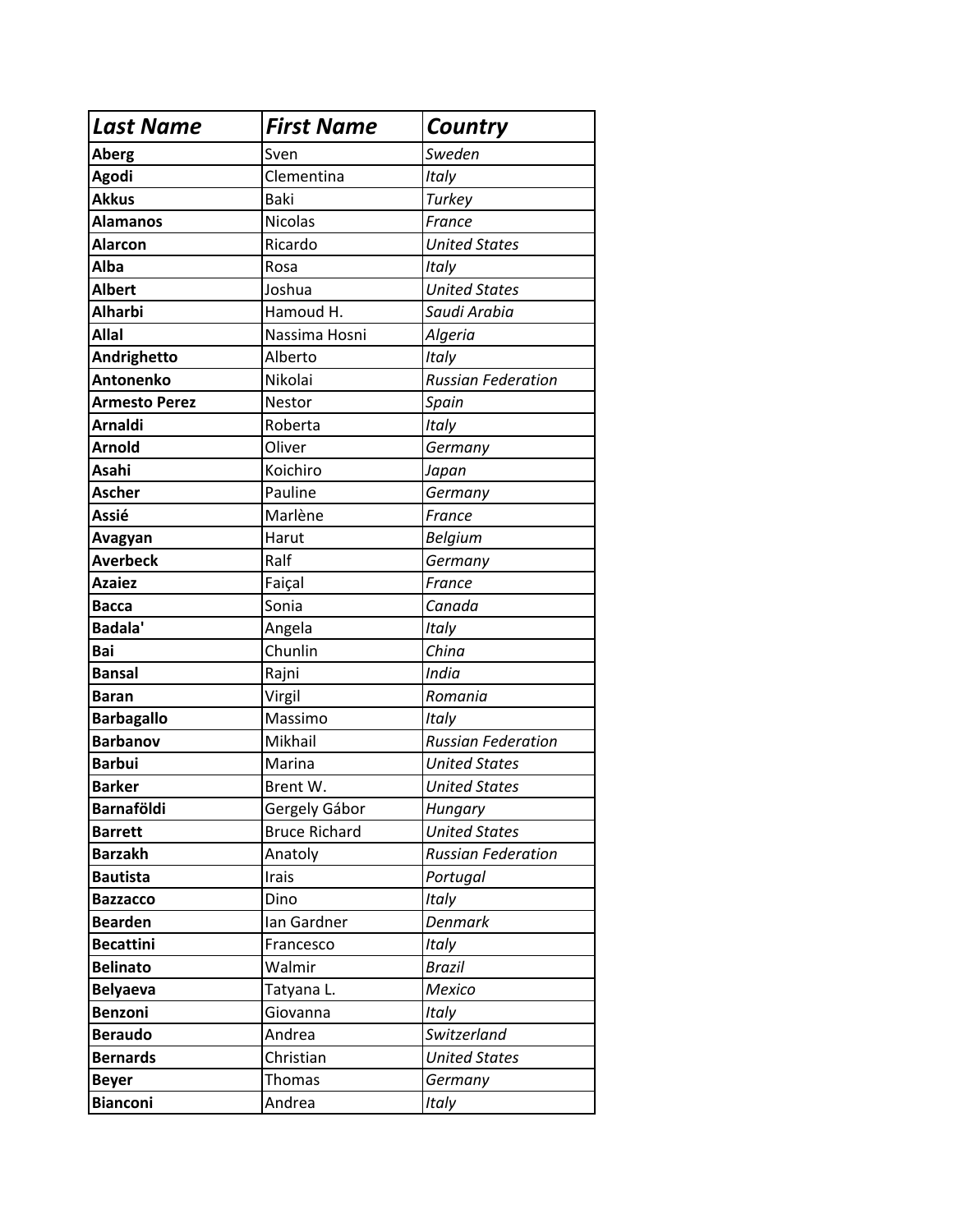| <b>Bini</b>            | Maurizio             | Italy                     |
|------------------------|----------------------|---------------------------|
| <b>Bisoffi</b>         | Giovanni             | Italy                     |
| <b>Bizzeti</b>         | Piergiorgio          | Italy                     |
| <b>Blasi</b>           | Paolo                | Italy                     |
| <b>Bleicher</b>        | <b>Marcus</b>        | Germany                   |
| <b>Blokhintsev</b>     | Leonid               | <b>Russian Federation</b> |
| <b>Bocchi</b>          | Giovanni             | Italy                     |
| <b>Bock</b>            | Friederike           | <b>United States</b>      |
| <b>Boissinot</b>       | Simon                | France                    |
| <b>Bonaccorso</b>      | Angela               | Italy                     |
| <b>Bönig</b>           | <b>Esther Sabine</b> | Germany                   |
| <b>Botta</b>           | Elena                | Italy                     |
| <b>Bottoni</b>         | Simone               | Italy                     |
| Böyükata               | Mahmut               | Germany                   |
| <b>Bracco</b>          | Angela               | Italy                     |
| <b>Braun-Munzinger</b> | Peter                | Germany                   |
| Bravar                 | Alessandro           | Switzerland               |
| <b>Brenna</b>          | Marco                | Italy                     |
| <b>Briz Monago</b>     | José Antonio         | Spain                     |
| <b>Bucci</b>           | Carlo                | Italy                     |
| <b>Budaca</b>          | Radu                 | Romania                   |
| <b>Budaca</b>          | Andreea-Ioana        | Romania                   |
|                        |                      |                           |
| <b>Budincevic</b>      | Ivan                 | <b>Belgium</b>            |
| <b>Buganu</b>          | Petrica              | Romania                   |
| <b>Cakirli</b>         | R.burcu              | <b>Turkey</b>             |
| Caldeira Balkeståhl    | Li                   | Sweden                    |
| Camera                 | Franco               | Italy                     |
| <b>Candemir</b>        | Nuray                | Turkey                    |
| <b>Capel</b>           | Pierre               | Belgium                   |
| Capponi                | Luigi                | <b>United Kingdom</b>     |
| Cappuzzello            | Francesco            | Italy                     |
| <b>Carbone</b>         | Diana                | Italy                     |
| <b>Cardella</b>        | Giuseppe             | Italy                     |
| Cardman                | Lawrence             | <b>United States</b>      |
| Carmona Gallardo       | Mariano              | Spain                     |
| Casalbuoni             | Roberto              | Italy                     |
| <b>Casarejos</b>       | Enrique              | Spain                     |
| Casini                 | Giovanni             | Italy                     |
| Casten                 | Richard              | <b>United States</b>      |
| <b>Cavallaro</b>       | Manuela              | Italy                     |
| Cavanna                | Francesca            | Italy                     |
| <b>Cepila</b>          | Jan                  | Czech Republic            |
| Ceruti                 | Simone<br>Davide     | Italy<br>Italy            |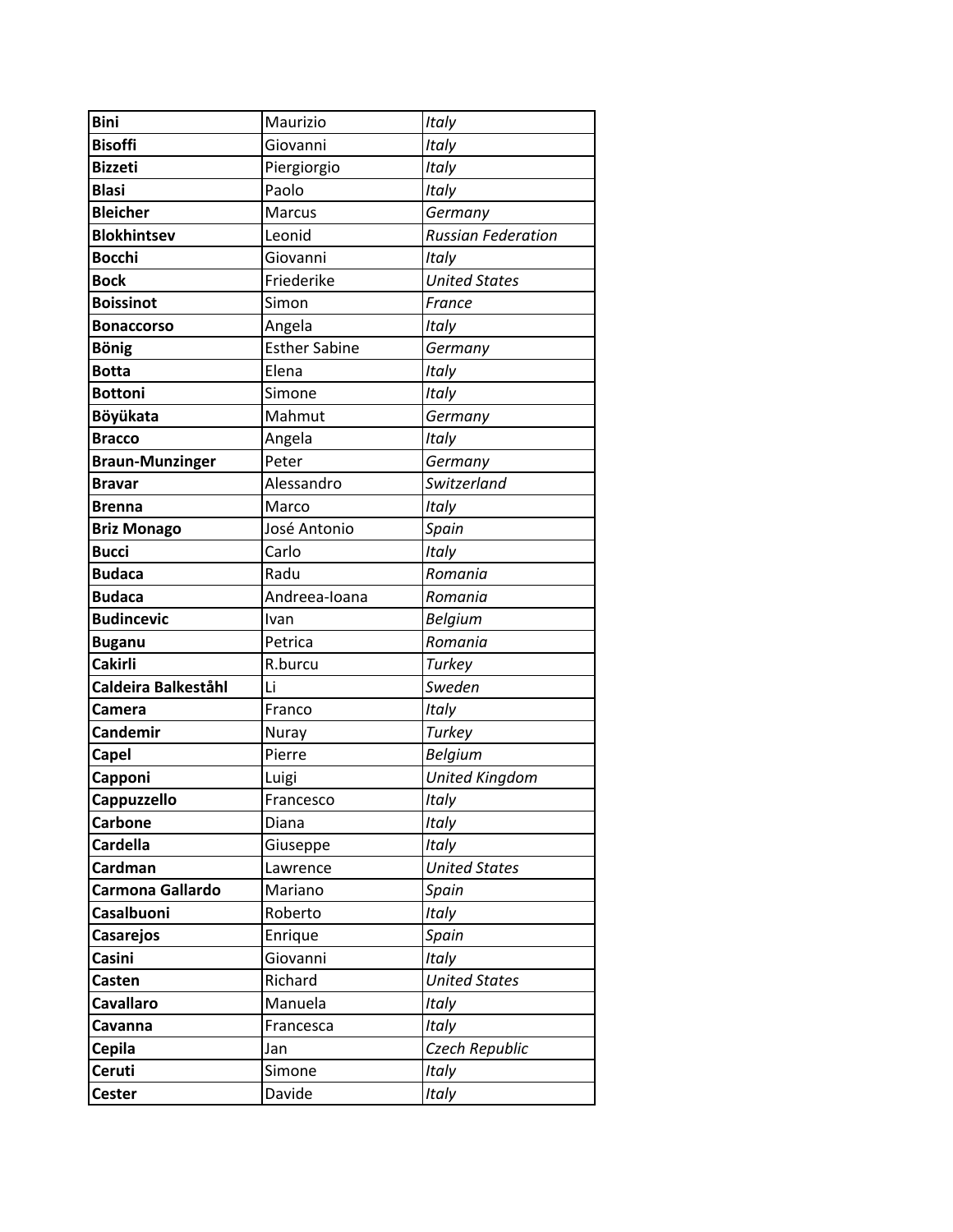| Chen               |                     | China                     |
|--------------------|---------------------|---------------------------|
| Chiari             | Hua-Xing<br>Massimo |                           |
|                    |                     | Italy                     |
| Chomaz             | Philippe<br>Sahila  | France                    |
| Chopra             |                     | India                     |
| Chushnyakova       | Maria               | <b>Russian Federation</b> |
| Ciemala            | Michal              | Poland                    |
| <b>Ciepal</b>      | Izabela             | Poland                    |
| <b>Cinausero</b>   | Marco               | Italy                     |
| Ciolini            | Riccardo            | Italy                     |
| <b>Clement</b>     | Emmanuel            | France                    |
| Colò               | Gianluca            | Italy                     |
| Colonna            | Maria               | Italy                     |
| Costanza           | Susanna             | Italy                     |
| Cosyn              | Wim                 | <b>Belgium</b>            |
| Cowley             | Anthony Adverse     | South Africa              |
| <b>Crawford</b>    | John Eric           | Canada                    |
| <b>Crespi</b>      | Fabio               | Italy                     |
| Csernai            | Laszlo P.           | Norway                    |
| Cugnon             | Joseph              | Belgium                   |
| Cunqueiro          | Leticia             | Italy                     |
| <b>Curceanu</b>    | Catalina Oana       | Italy                     |
| <b>Dainese</b>     | Andrea              | Italy                     |
| <b>Danilov</b>     | Andrey              | <b>Russian Federation</b> |
| <b>Dasgupta</b>    | Mahananda           | Australia                 |
| <b>Dasso</b>       | Carlos H.           | Spain                     |
| <b>Davies</b>      | Christine           | <b>United Kingdom</b>     |
| <b>De Angelis</b>  | Giacomo             | Italy                     |
| De Filippo         | Enrico              | Italy                     |
| <b>De France</b>   | Gilles              | France                    |
| De Marco           | Nora                | Italy                     |
| De Napoli          | Marzio              | Italy                     |
| De Vita            | Raffaella           | <b>Italy</b>              |
| Demyanova          | Alla                | <b>Russian Federation</b> |
| <b>Depalo</b>      | Rosanna             | Italy                     |
| <b>Detmold</b>     | William             | <b>United States</b>      |
| Di Nezza           | Pasquale            | Italy                     |
| Di Pietro          | Alessia             | Italy                     |
| <b>Diakaki</b>     | Maria               | Greece                    |
| Diaz Varela        | Alejandra           | Canada                    |
| <b>Dilling</b>     | Jens                | Canada                    |
| Ditrói             | Ferenc              | Hungary                   |
| Djawotho           | Pibero              | <b>United States</b>      |
| <b>Dobaczewski</b> | Jacek               | Poland                    |
| <b>Doria</b>       | Luca                | Canada                    |
|                    |                     |                           |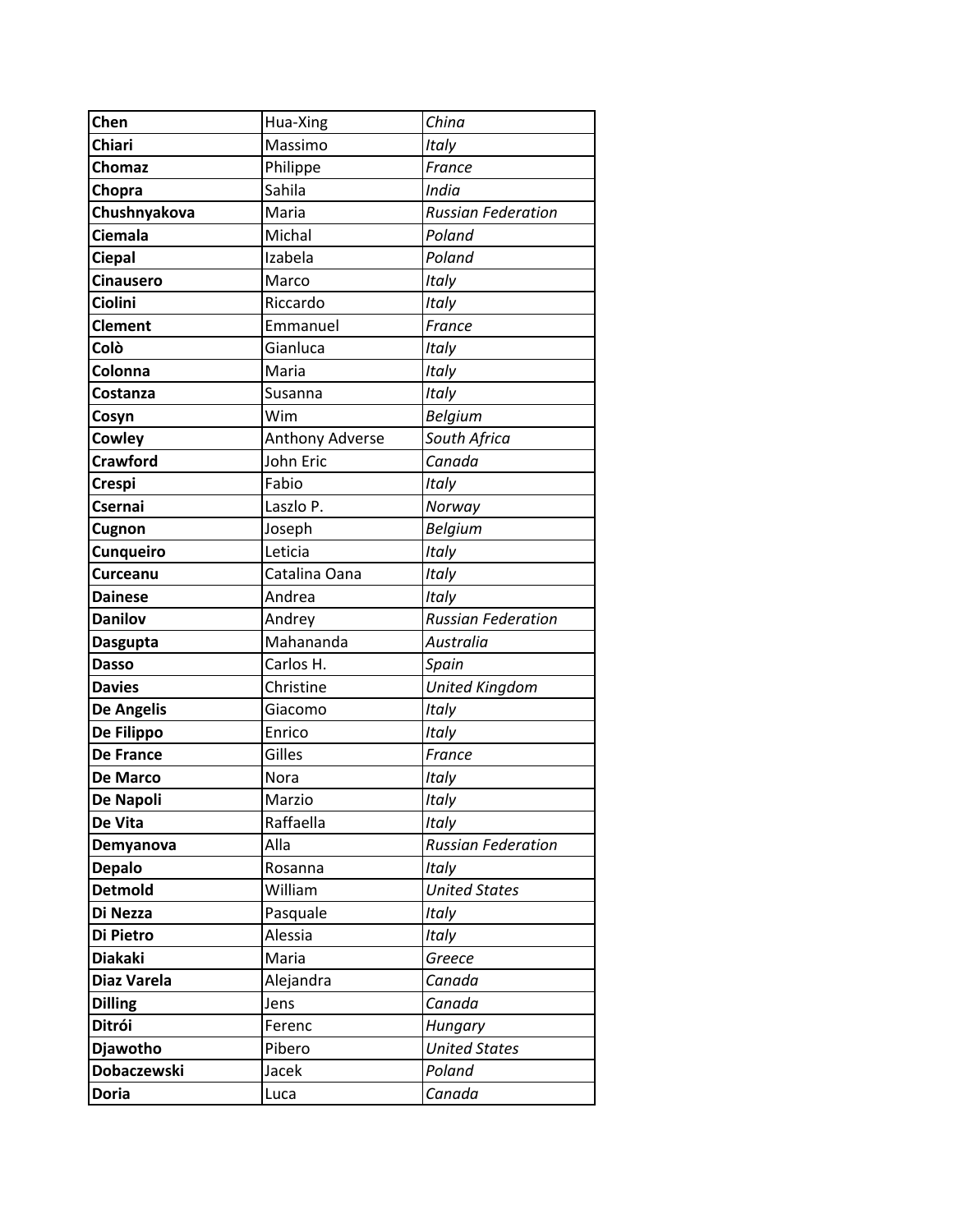| <b>Dracoulis</b>   | George D         | Australia                 |
|--------------------|------------------|---------------------------|
| <b>Drews</b>       | Matthias         | Germany                   |
| <b>Drukarev</b>    | Evgenii          | <b>Russian Federation</b> |
| <b>Düllmann</b>    | Christoph E      | Germany                   |
| Egorova            | Irina            | <b>Russian Federation</b> |
| <b>Eliseev</b>     | Sergey           | Germany                   |
| <b>Elseviers</b>   | Jytte            | <b>Belgium</b>            |
| Eri                | Teruya           | Japan                     |
| <b>Esser</b>       | Anselm           | Germany                   |
| <b>Etile</b>       | Asenath          | France                    |
| <b>Ettenauer</b>   | Stephan          | <b>United States</b>      |
| <b>Etzelmüller</b> | Erik             | Germany                   |
| <b>Fabian</b>      | Xavier           | France                    |
| <b>Fabris</b>      | Daniela          | Italy                     |
| Faestermann        | Thomas           | Germany                   |
| <b>Fahlander</b>   | Claes            | Sweden                    |
| Fanelli            | Cristiano        | Italy                     |
| <b>Fantina</b>     | Anthea Francesca | <b>Belgium</b>            |
| <b>Febbraro</b>    | Michael          | <b>United States</b>      |
| <b>Feliciello</b>  | Alessandro       | Italy                     |
| <b>Finck</b>       | Joseph           | <b>United States</b>      |
| <b>Finlay</b>      | Paul             | France                    |
| <b>Florkowski</b>  | Wojciech         | Poland                    |
| <b>Fornal</b>      | Bogdan           | Poland                    |
| <b>Forsberg</b>    | Ulrika           | Sweden                    |
| Forssén            | Christian        | Sweden                    |
| <b>Fortuna</b>     | Graziano         | Italy                     |
| <b>Francalanza</b> | Laura            | Italy                     |
| Fraser             | Paul Raymond     | Italy                     |
| Fujioka            | Hiroyuki         | Japan                     |
| <b>Fukui</b>       | Tokuro           | Japan                     |
| FÜlÖp              | Zsolt            | Hungary                   |
| <b>Furukawa</b>    | Takeshi          | Japan                     |
| Fynbo              | Hans O.u.        | <b>Denmark</b>            |
| Gaardhoje          | Jens Jorgen      | <b>Denmark</b>            |
| Gal                | Avraham          | <b>Israel</b>             |
| <b>Gales</b>       | Sydney           | Romania                   |
| Gambhir            | Yogy K.          | <b>India</b>              |
| Gandolfi           | Stefano          | <b>United States</b>      |
| Gao                | Yuan             | Finland                   |
| Garcia Borge       | Maria Jose       | Switzerland               |
| Garibaldi          | Franco           | Italy                     |
| Garrett            | Paul             | Canada                    |
| Gautam             | Sakshi           | <b>India</b>              |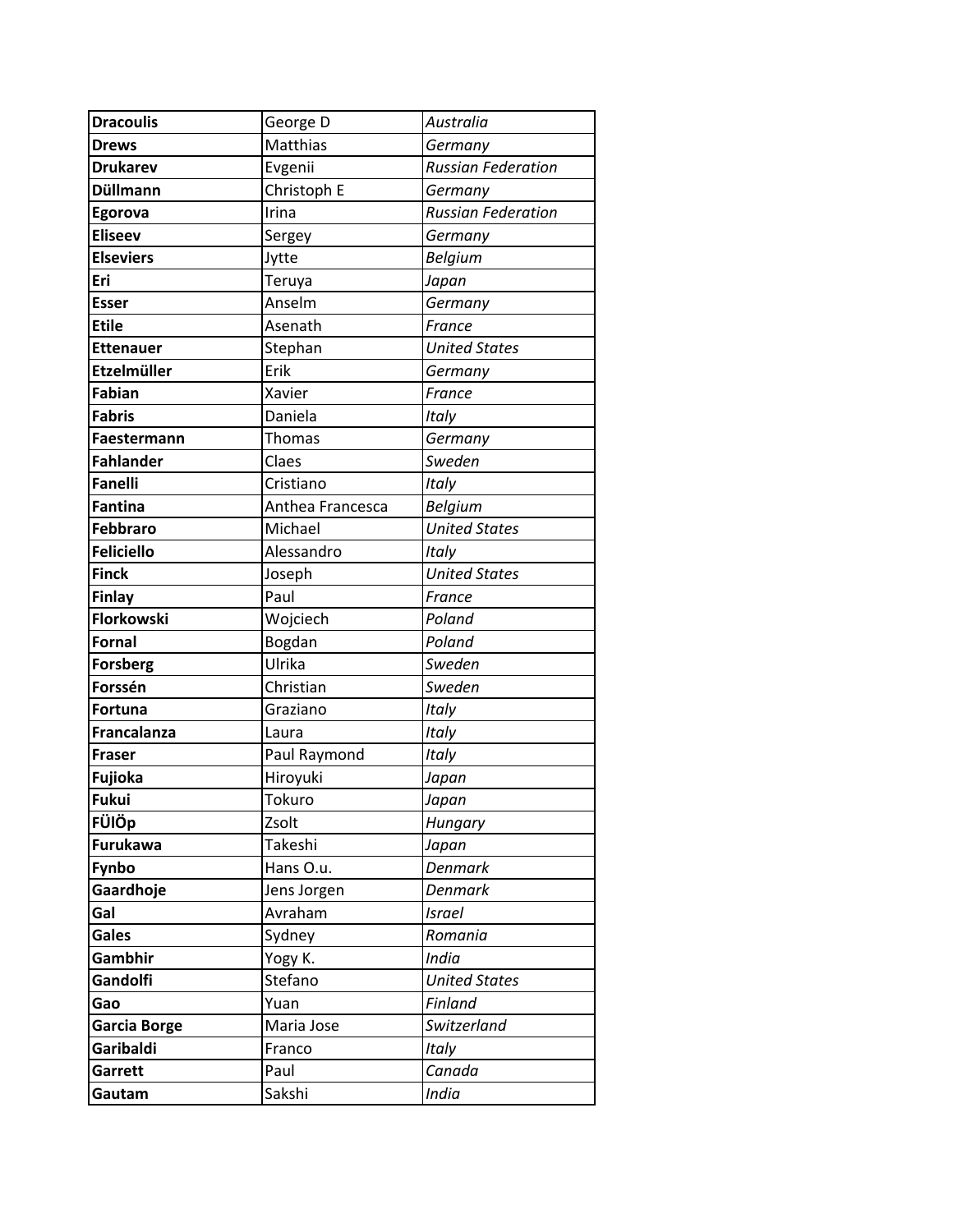| Gazit                     | Doron           | <b>Israel</b>             |
|---------------------------|-----------------|---------------------------|
| Geesaman                  | Donald          | <b>United States</b>      |
| <b>Geissel</b>            | Hans            | Germany                   |
| Gelain                    | Michele         | Italy                     |
| Gelli                     | Nicla           | Italy                     |
| Ghys                      | Lars            | <b>Belgium</b>            |
| Giannatiempo              | Angela          | Italy                     |
| Giaz                      | Agnese          | Italy                     |
| Girod                     | Francois-Zavier | <b>Belgium</b>            |
| Gironi                    | Luca            | Italy                     |
| <b>Giubellino</b>         | Paolo           | Italy                     |
| Giuntini                  | Lorenzo         | Italy                     |
| Gnesi                     | Ivan            | Italy                     |
| Go                        | Shintaro        | Japan                     |
| Goddard                   | Philip          | <b>United Kingdom</b>     |
| Goncharov                 | Sergey          | <b>Russian Federation</b> |
| Gore                      | Philip          | <b>United States</b>      |
| Gottardo                  | Andrea          | Italy                     |
| Gramegna                  | Fabiana         | Italy                     |
| Grassi                    | Laura           | Croatia                   |
| Greco                     | Vincenzo        | Italy                     |
| Greco                     | Elisabetta      | Italy                     |
| <b>Greiner</b>            | Carsten         | Germany                   |
| Grigorenko                | Leonid          | <b>Russian Federation</b> |
| <b>Grudberg</b>           | Peter           | <b>United States</b>      |
| Gruyer                    | Diego           | France                    |
| <b>Gudkov</b>             | Vladimir        | <b>United States</b>      |
| <b>Guglielmetti</b>       | Alessandra      | Italy                     |
| <b>Guidal</b>             | Michel          | France                    |
| <b>Guillemaud Mueller</b> | Dominique       | France                    |
| Gulino                    | Marisa          | Italy                     |
| <b>Guttormsen</b>         | Magne           | Norway                    |
| <b>Gwinner</b>            | Gerald          | Canada                    |
| Gyürky                    | György          | Hungary                   |
| Hagel                     | Kris            | <b>United States</b>      |
| Hagen                     | Gaute           | <b>United States</b>      |
| <b>Harakeh</b>            | Muhsin N.       | Netherlands               |
| Hayano                    | Ryugo           | Japan                     |
| <b>Heiss</b>              | W. Dieter       | South Africa              |
| Hell                      | Thomas          | Germany                   |
| <b>Herlert</b>            | Alexander       | Germany                   |
| Herzan                    | Andrej          | Finland                   |
| <b>Heßberger</b>          | Fritz Peter     | Germany                   |
| <b>Heusler</b>            | Andreas         | Germany                   |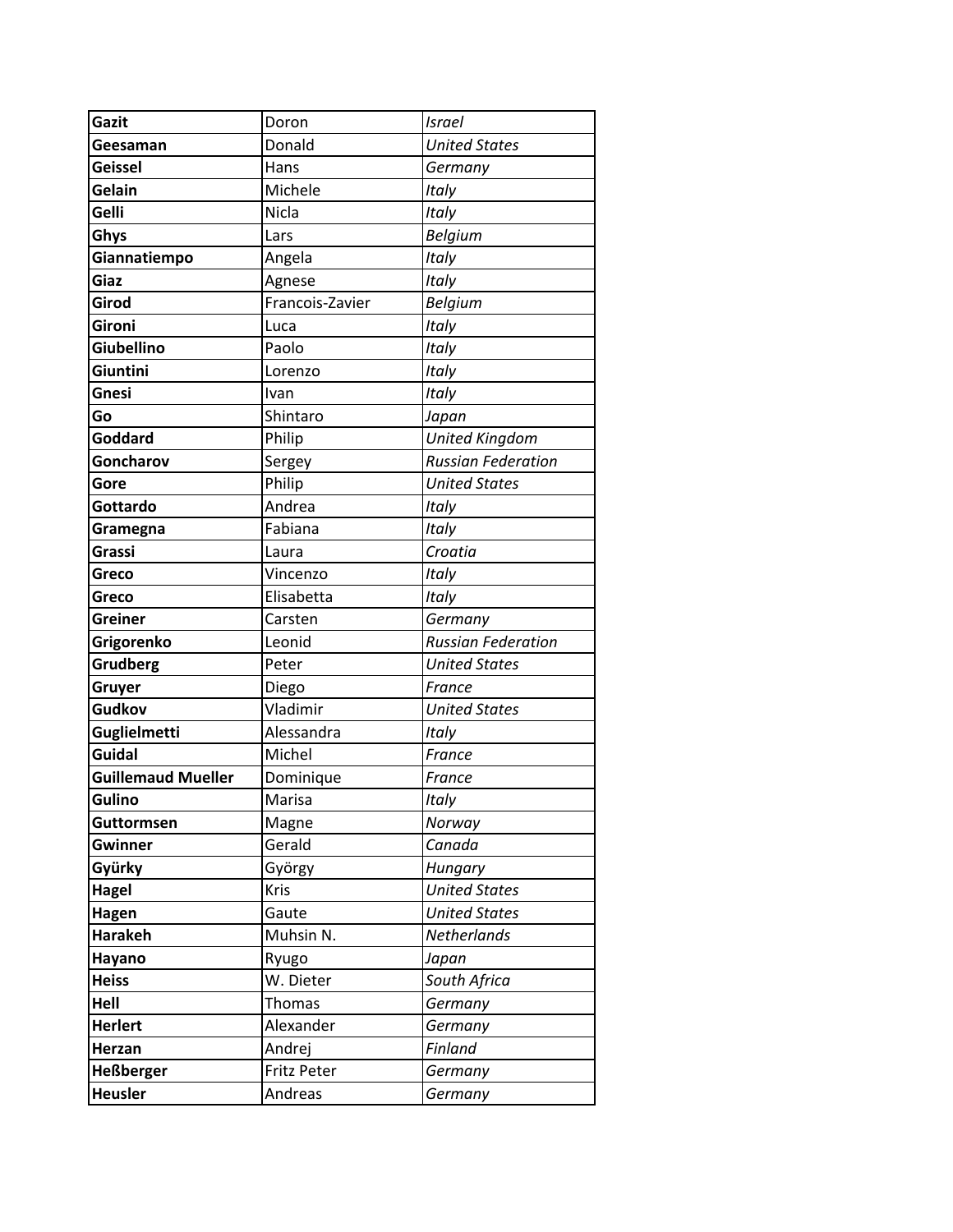| Higashiyama          | Koji         | Japan                     |
|----------------------|--------------|---------------------------|
| <b>Hikota</b>        | Eri          | Japan                     |
| <b>Hinde</b>         | David John   | Australia                 |
| Hirayama             | Yoshikazu    | Japan                     |
| <b>Hobbs</b>         | Timothy John | <b>United States</b>      |
| <b>Hoffman</b>       | Calem R.     | <b>United States</b>      |
| Honda                | Yuki         | Japan                     |
| Hori                 | Masaki       | Germany                   |
| Horiuchi             | Wataru       | Japan                     |
| Horn                 | Tanja        | <b>United States</b>      |
| Horoi                | Mihai        | <b>United States</b>      |
| <b>Howard</b>        | Alan Michael | <b>United States</b>      |
| <b>Huyse</b>         | Mark         | <b>Belgium</b>            |
| <b>Huyuk</b>         | Tayfun       | Spain                     |
| <b>Hwang</b>         | Pauchy W.-Y. | Taiwan                    |
| lachello             | Francesco    | <b>United States</b>      |
| Ibraeva              | Elena        | Kazakhstan                |
| Ichikawa             | Yuichi       | Japan                     |
| <b>Illana Sison</b>  | Andres       | Spain                     |
| <b>Imamura</b>       | Kei          | Japan                     |
| <b>Isaak</b>         | Johann       | Germany                   |
| Ish                  | Mukul        | <b>India</b>              |
| Ishiwatari           | Tomoichi     | Austria                   |
| Itahashi             | Kenta        | Japan                     |
| Ito                  | Yuta         | Japan                     |
| <b>Iwasaki</b>       | Masahiko     | Japan                     |
| Iwata                | Yoritaka     | Japan                     |
| Jain                 | Anupriya     | <b>India</b>              |
| Jalilian-Marian      | Jamal        | <b>United States</b>      |
| Jamieson             | Drew         | Canada                    |
| Jastrzebski          | Jerzy        | Poland                    |
| John                 | Philipp      | Italy                     |
| Jones                | Elizabeth    | <b>United States</b>      |
| Jonson               | Bjorn        | Sweden                    |
| Jose                 | Jordi        | Spain                     |
| Julin                | Rauno        | Finland                   |
| <b>Jungclaus</b>     | Andrea       | Spain                     |
| <b>Kadmenskiy</b>    | Stanislav    | <b>Russian Federation</b> |
| <b>Kaiser</b>        | Ralf         | Austria                   |
| Kalantar-Nayestanaki | Nasser       | Netherlands               |
| Kanada-En'Yo         | Yoshiko      | Japan                     |
| Kanungo              | Rituparna    | Canada                    |
| Kao                  | Chung Wen    | Taiwan                    |
| <b>Karasawa</b>      | Shintaro     | Japan                     |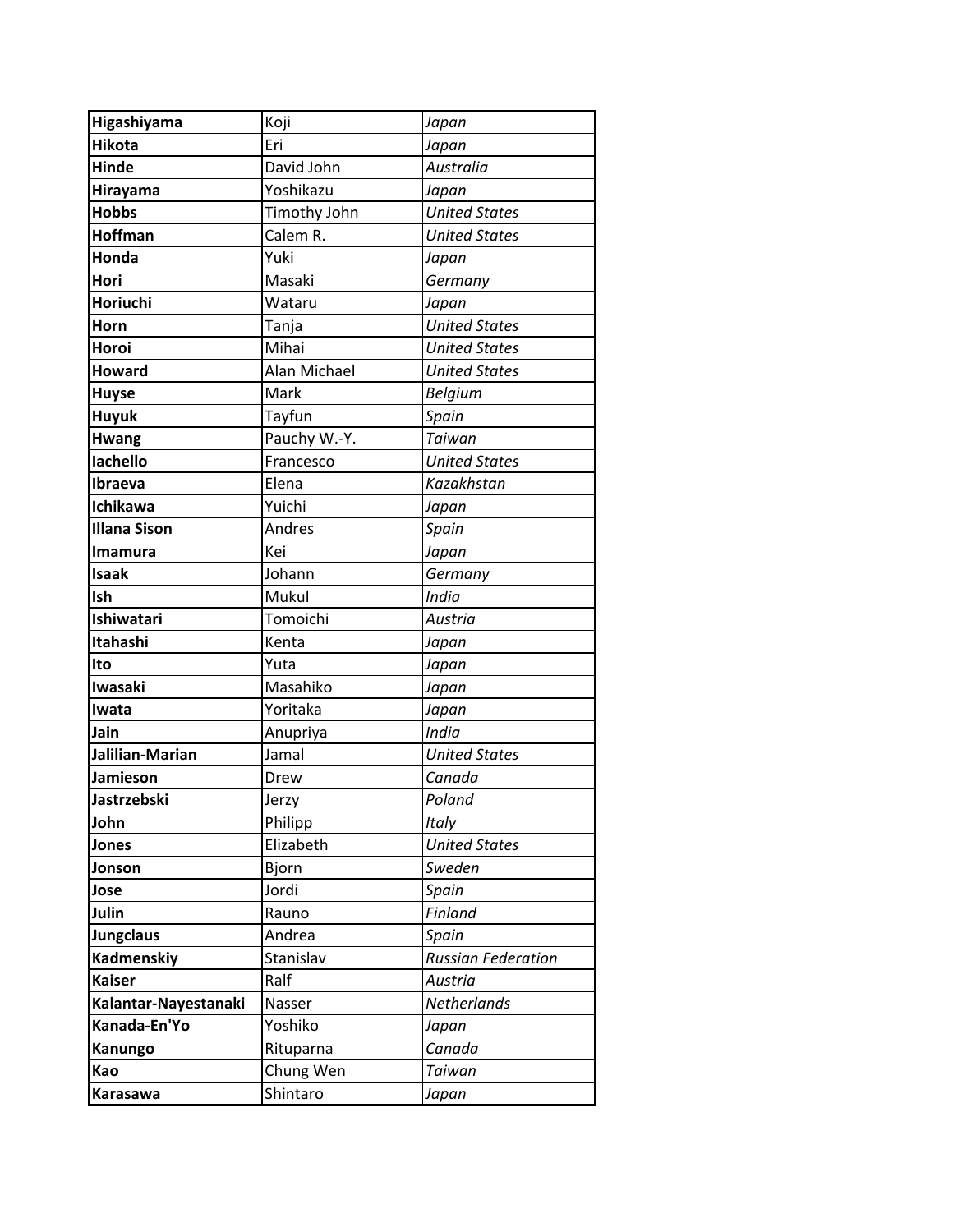| <b>Karsch</b>      | Frithjof           | <b>United States</b>      |
|--------------------|--------------------|---------------------------|
| Karthikraj         | Chandarasekaran    | <b>India</b>              |
| Kasagi             | Jirohta            | Japan                     |
| <b>Katsuma</b>     | Masahiko           | Japan                     |
| <b>Kaur</b>        | Sukhjit            | India                     |
| <b>Kaur</b>        | Jasmeet            | India                     |
| Kawamura           | Hirokazu           | Japan                     |
| Keser              | Recep              | Turkey                    |
| Khan               | Nafisah            | Canada                    |
| Khan               | Elias              | France                    |
| <b>Kharab</b>      | Rajesh             | India                     |
| <b>Khatiwada</b>   | Rakshya            | <b>United States</b>      |
| <b>Kim</b>         | Yung Hee           | Japan                     |
| Kim                | Soo-Bong           | Korea, Republic           |
| Kim                | Jae Cheon          | Korea, Republic           |
| Kim                | Young Jin          | Korea, Republic           |
| Kim                | Wooyoung           | Korea, Republic           |
| Kistryn            | Stanislaw          | Poland                    |
| <b>Klos</b>        | <b>Barbara</b>     | Poland                    |
| Kobayashi          | Takumi             | Japan                     |
| <b>Koerner</b>     | Gabriele-Elisabeth | Germany                   |
| Kohl               | Michael            | <b>United States</b>      |
| Kokalova Wheldon   | <b>Tzanka</b>      | <b>United Kingdom</b>     |
| <b>Kokkoris</b>    | Michael            | Greece                    |
| Kondev             | Filip              | <b>United States</b>      |
| <b>Konobeevski</b> | Evgeny             | <b>Russian Federation</b> |
| <b>Koralt</b>      | Ivan               | <b>United States</b>      |
| <b>Kortelainen</b> | Markus             | Finland                   |
| <b>Kovalenko</b>   | Vladimir           | <b>Russian Federation</b> |
| <b>Kravchuk</b>    | Leonid             | <b>Russian Federation</b> |
| <b>Kreim</b>       | Susanne W          | Switzerland               |
| <b>Kreim</b>       | Kim                | Germany                   |
| <b>Krelina</b>     | Michal             | Czech Republic            |
| <b>Krempel</b>     | Jochen             | Switzerland               |
| Kröll              | Thorsten           | Germany                   |
| Krücken            | Reiner             | Canada                    |
| <b>Krugmann</b>    |                    |                           |
|                    | Andreas            | Germany                   |
| <b>Krupko</b>      | Sergey             | <b>Russian Federation</b> |
| <b>Krusche</b>     | Bernd              | Switzerland               |
| Krutenkova         | Anna               | <b>Russian Federation</b> |
| <b>Krzemien</b>    | Wojciech           | Poland                    |
| <b>Kubo</b>        | Toshiyuki          | Japan                     |
| <b>Kubota</b>      | Yuki               | Japan                     |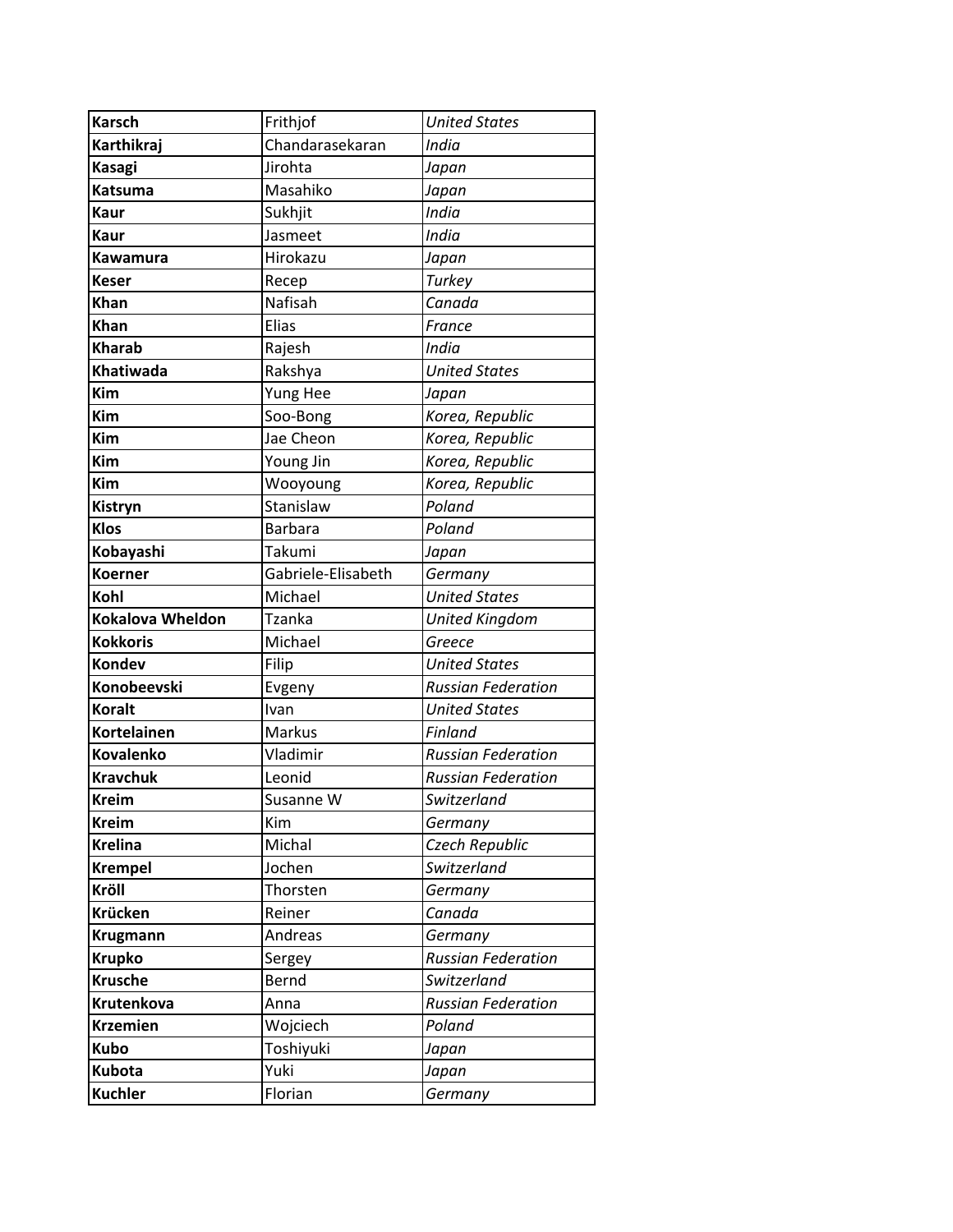| <b>Kudinov</b>    | Ilya          | <b>Russian Federation</b> |
|-------------------|---------------|---------------------------|
| <b>Kugler</b>     | Andrej        | Czech Republic            |
| <b>Kuhn</b>       | Christian     | France                    |
| <b>Kulig</b>      | Przemyslaw    | Poland                    |
| <b>Kumar</b>      | Ravinder      | India                     |
| <b>Kumari</b>     | Raj           | India                     |
| <b>Kurt</b>       | Pelin         | <b>United States</b>      |
| <b>Kuznietsov</b> | Pylyp         | <b>Ukraine</b>            |
| <b>Kvasil</b>     | Jan           | Czech Republic            |
| Kwon              | Young Kwan    | Korea, Republic           |
| La Cognata        | Marco         | Italy                     |
| La Commara        | Marco         | Italy                     |
| La Rana           | Giovanni      | Italy                     |
| Laffoley          | Alex          | Canada                    |
| Lam               | Yi Hua        | Germany                   |
| Langanke          | Karlheinz     | Germany                   |
| Langer            | Christoph     | <b>United States</b>      |
| Lansberg          | Jean-Philippe | France                    |
| Lanza             | Edoardo G.    | Italy                     |
| Larsen            | Ann-Cecilie   | Norway                    |
| Lawrence          | David         | <b>United States</b>      |
| Lay Valera        | José Antonio  | Italy                     |
| <b>Lazauskas</b>  | Rimantas      | France                    |
| Le Bloas          | Julien        | France                    |
| Ledwig            | Tim           | Spain                     |
| Lee               | Cheol Ho      | Korea, Republic           |
| Lee               | Jeong-Yeon    | Korea, Republic           |
| Lee               | I-Yang        | <b>United States</b>      |
| Leidemann         | Winfried      | Italy                     |
| Lenske            | Horst         | Germany                   |
| Lenzi             | Silvia Monica | Italy                     |
| Leoni             | Silvia        | Italy                     |
| Lepine-Szily      | Alinka        | <b>Brazil</b>             |
| Leray             | Sylvie        | France                    |
| Lesher            | Shelly        | <b>United States</b>      |
| Lesinski          | <b>Thomas</b> | Poland                    |
| Li                | Ang           | China                     |
| Li                | Bao-An        | <b>United States</b>      |
| <b>Liang</b>      | Haozhao       | Japan                     |
| Lichtenthäler     | Rubens        | <b>Brazil</b>             |
| Lin               | Chengjian     | China                     |
| Lins              | <b>Tobias</b> | Germany                   |
| Liu               | Tong          | China                     |
| <b>Loizides</b>   | Albrecht      | <b>United States</b>      |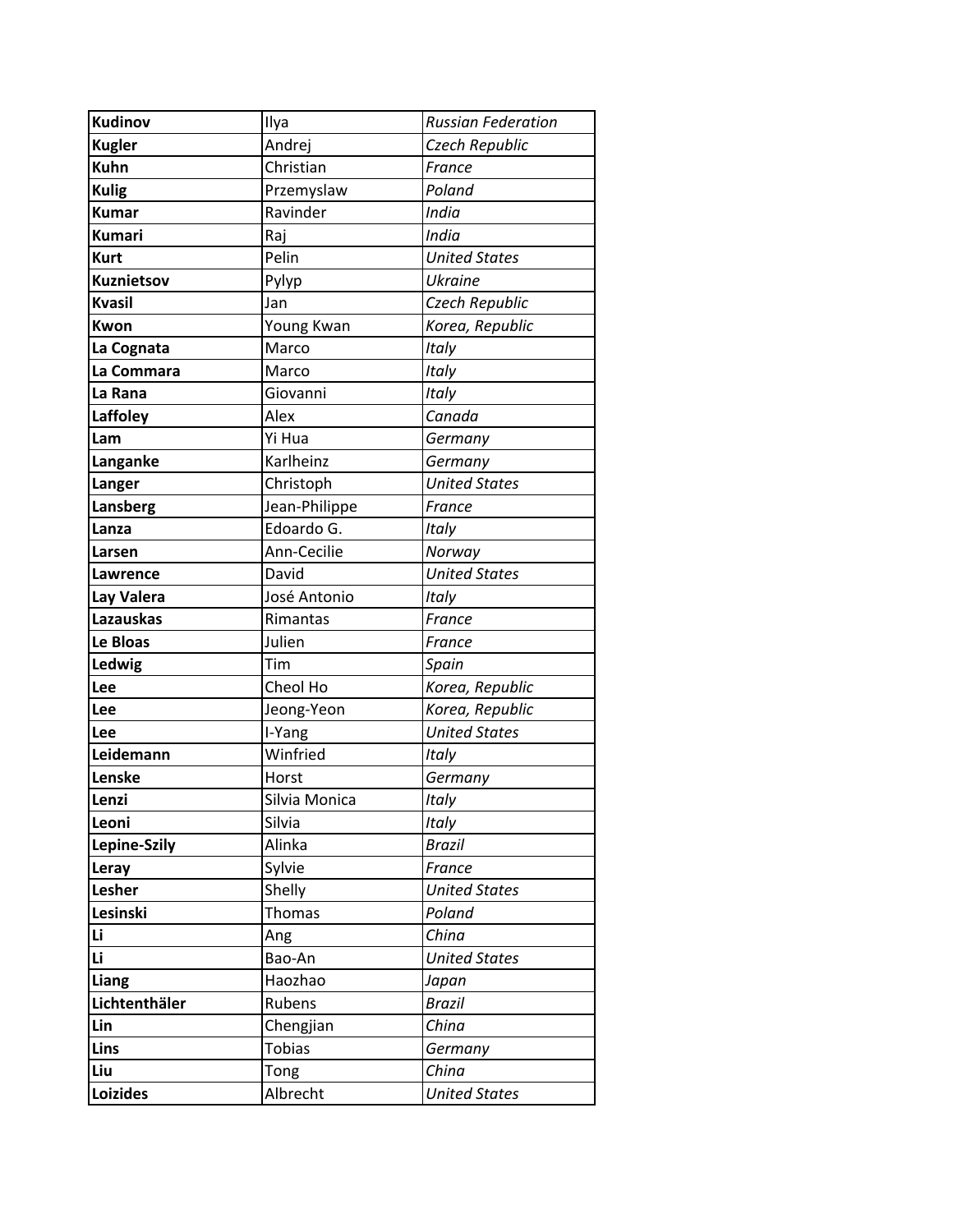| Londergan               | John Timothy           | <b>United States</b>  |
|-------------------------|------------------------|-----------------------|
| Lopez                   | Alberto                | Italy                 |
| Lopez                   | Olivier                | France                |
| <b>Lopez-Martens</b>    | Araceli                | France                |
| Lorenz                  | Manuel                 | Germany               |
| Lucarelli               | Franco                 | Italy                 |
| Lunardi                 | Santo                  | Italy                 |
| Lynch                   | <b>William Gregory</b> | <b>United States</b>  |
| M                       | Hemalatha              | India                 |
| Ma                      | Wenchao                | <b>United States</b>  |
| <b>Maccormick</b>       | Marion                 | France                |
| <b>Macgregor</b>        | I J Douglas            | <b>United Kingdom</b> |
| <b>Machleidt</b>        | Ruprecht               | <b>United States</b>  |
| <b>Madurga Flores</b>   | Miguel                 | <b>United States</b>  |
| <b>Maggiore</b>         | Mario                  | Italy                 |
| <b>Maiolino</b>         | Concettina             | Italy                 |
| <b>Malbrunot</b>        | Chloé                  | Switzerland           |
| Mando'                  | Pier Andrea            | Italy                 |
| <b>Marchand</b>         | Claude                 | France                |
| Marchi                  | Tommaso                | Italy                 |
| <b>Marcos</b>           | Saturnino              | Spain                 |
| <b>Mardor</b>           | Israel                 | <b>Israel</b>         |
| <b>Mares</b>            | Jiri                   | Czech Republic        |
| <b>Margolin</b>         | Lia Leon               | <b>United States</b>  |
| <b>Marianski</b>        | Bohdan                 | Poland                |
| Maridi                  | Hasan Mohammed         | Egypt                 |
| Marquinez-Duran         | Gloria                 | Spain                 |
| <b>Marta</b>            | Michele                | Germany               |
| <b>Martinez</b>         | David Alejandro        | <b>Brazil</b>         |
| <b>Marton</b>           | Johann                 | Austria               |
| <b>Masafumi</b>         | Matsushita             | Japan                 |
| <b>Mashnik</b>          | Stepan                 | <b>United States</b>  |
| <b>Massimi</b>          | Cristian               | <b>Italy</b>          |
| <b>Matera</b>           | Francesco              | Italy                 |
| Matevosyan              | Hrayr                  | Australia             |
| <b>Maurenzig</b>        | Paolo                  | Italy                 |
| <b>Mazzocco</b>         | Marco                  | Italy                 |
| <b>Megias Fernandez</b> | Eugenio                | Spain                 |
| <b>Melon</b>            | <b>Barbara</b>         | Italy                 |
| Menegazzo               | Roberto                | Italy                 |
| <b>Menezes</b>          | Debora Peres           | <b>Brazil</b>         |
| Mengoni                 | Daniele                | Italy                 |
| <b>Merminga</b>         | Nikolitsa              | Canada                |
| <b>Meyer</b>            | Werner                 | Germany               |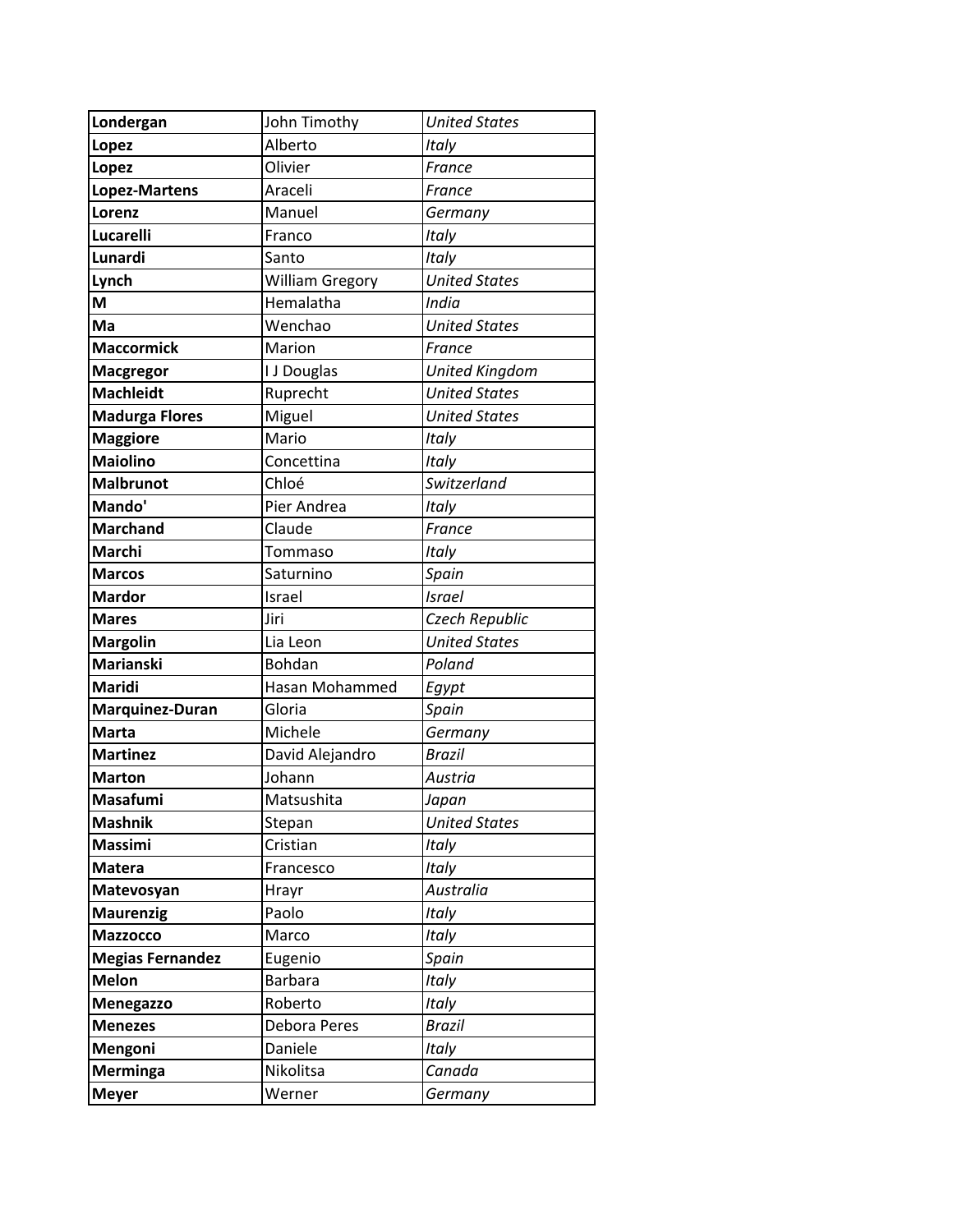| Michelagnoli           | Caterina     | Italy                     |
|------------------------|--------------|---------------------------|
| <b>Michimasa</b>       | Shin'Ichiro  | Japan                     |
| Miletti                | Cristina     | Italy                     |
| <b>Minaya Ramirez</b>  | Enrique      | Germany                   |
| <b>Mingrone</b>        | Federica     | Italy                     |
| <b>Modamio Hoybjor</b> | Victor       | Italy                     |
| Mohanmurthy            | Prajwal      | <b>United States</b>      |
| <b>Mohanto</b>         | Gayatri      | India                     |
| Momota                 | Sadao        | Japan                     |
| Montagnoli             | Giovanna     | Italy                     |
| Montanari              | Daniele      | Italy                     |
| <b>Moore</b>           | Iain David   | Finland                   |
| <b>Morejon Hdez</b>    | Leonel R     | Switzerland               |
| <b>Morelli</b>         | Luca         | Italy                     |
| <b>Morett</b>          | Philippe     | France                    |
| <b>Moretto</b>         | Luciano      | <b>United States</b>      |
| Mosconi                | <b>Bruno</b> | Italy                     |
| Motobayashi            | Tohru        | Japan                     |
| <b>Muccifora</b>       | Valeria      | Italy                     |
| <b>Mueller</b>         | Peter        | <b>United States</b>      |
| <b>Murata</b>          | Jiro         | Japan                     |
| <b>Nagai</b>           | Yasuki       | Japan                     |
| Nagashima              | Masayuki     | Japan                     |
| Najafi                 | Mohammad Ali | Netherlands               |
| <b>Nakamura</b>        | Satoshi N.   | Japan                     |
| Nakamura               | Takashi      | Japan                     |
| <b>Nanal</b>           | Vandana      | India                     |
| <b>Nania</b>           | Rosario      | Italy                     |
| <b>Nannini</b>         | Adriana      | Italy                     |
| <b>Nardi</b>           | Marzia       | Italy                     |
| <b>Nava</b>            | Silvia       | Italy                     |
| <b>Nazarewicz</b>      | Witold       | <b>United States</b>      |
| <b>Nguyen Dinh</b>     | Dang         | Japan                     |
| <b>Nikolenko</b>       | Dmitri       | <b>Russian Federation</b> |
| <b>Nilsson</b>         | Thomas       | Sweden                    |
| <b>Nishimura</b>       | Daiki        | Japan                     |
| Nishimura              | Shunji       | Japan                     |
| <b>Nishio</b>          | Katsuhisa    | Japan                     |
| Nobuyuki               | Kobayashi    | Japan                     |
| <b>Obertelli</b>       | Alexandre    | France                    |
| Ogloblin               | Alexey       | <b>Russian Federation</b> |
| Ohtani                 | Keisuke      | Japan                     |
| Oi                     | Makito       | Japan                     |
| <b>Oktem</b>           | Yesim        | <b>Turkey</b>             |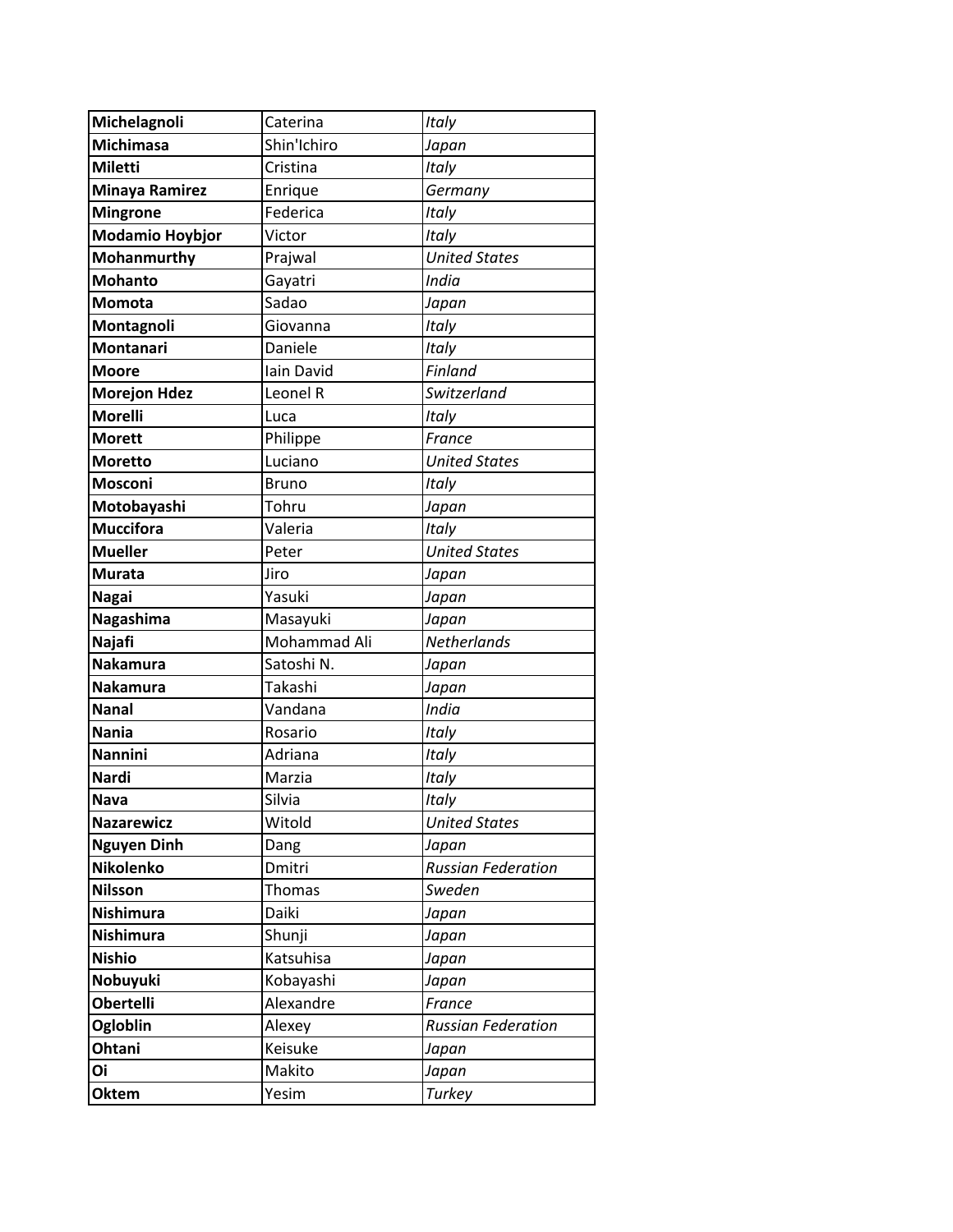| Olaizola              | <b>Bruno</b>             | Spain                     |
|-----------------------|--------------------------|---------------------------|
| Olmi                  | Alessandro               | Italy                     |
| Ong                   | Hooi Jin                 | Japan                     |
| Opper                 | Allena                   | <b>United States</b>      |
| Orlandi               | Riccardo                 | <b>Belgium</b>            |
| <b>Orlandini</b>      | Giuseppina               | Italy                     |
| Orrigo                | Sonja                    | Spain                     |
| Osnes                 | Eivind                   | Norway                    |
| Ota                   | Shuya                    | Japan                     |
| <b>Otsuka</b>         | <b>Takaharu</b>          | Japan                     |
| Paar                  | <b>Nils</b>              | Croatia                   |
| Pagano                | <b>Emanuele Vincenzo</b> | Italy                     |
| Pagliara              | Giuseppe                 | Italy                     |
| Paneta                | Valentina                | Greece                    |
| Parascandolo          | Concetta                 | Italy                     |
| <b>Parikh</b>         | Anuj                     | Spain                     |
| Park                  | Young-Ho                 | Korea, Republic           |
| Pasquali              | Gabriele                 | Italy                     |
| <b>Pastore</b>        | Giuseppe                 | Italy                     |
| Pate                  | Stephen                  | <b>United States</b>      |
| <b>Patial</b>         | Monika                   | India                     |
| Penionzhkevich        | Yuri                     | <b>Russian Federation</b> |
| <b>Perrino</b>        | Roberto                  | <b>Italy</b>              |
| Perrot                | Luc                      | France                    |
| Peru                  | Sophie                   | France                    |
| Petitjean             | <b>Claude Charles</b>    | Switzerland               |
| Piantelli             | Silvia                   | Italy                     |
| <b>Piasecki</b>       | Ernest                   | Poland                    |
| Pierroutsakou         | Dimitra                  | Italy                     |
| Pietralla             | Norbert                  | Germany                   |
| Pietraszko            | Jerzy                    | Germany                   |
| <b>Pires</b>          | Kelly                    | <b>Brazil</b>             |
| <b>Pirrone</b>        | Sara                     | Italy                     |
| Podolyak              | Zsolt                    | <b>United Kingdom</b>     |
| Poggi                 | Giacomo                  | Italy                     |
| Popescu               | Lucia                    | <b>Belgium</b>            |
| Poutissou             | Jean-Michel              | Canada                    |
| <b>Poves</b>          | Alfredo                  | Spain                     |
| <b>Prados Estevez</b> | Francisco Manuel         | <b>United States</b>      |
| Prassa                | Vaia                     | Finland                   |
| Prete                 | Gianfranco               | Italy                     |
| Previtali             | Ezio                     | Italy                     |
| Prygarin              | Alexander                | <b>Israel</b>             |
| Punjabi               | Vina                     | <b>United States</b>      |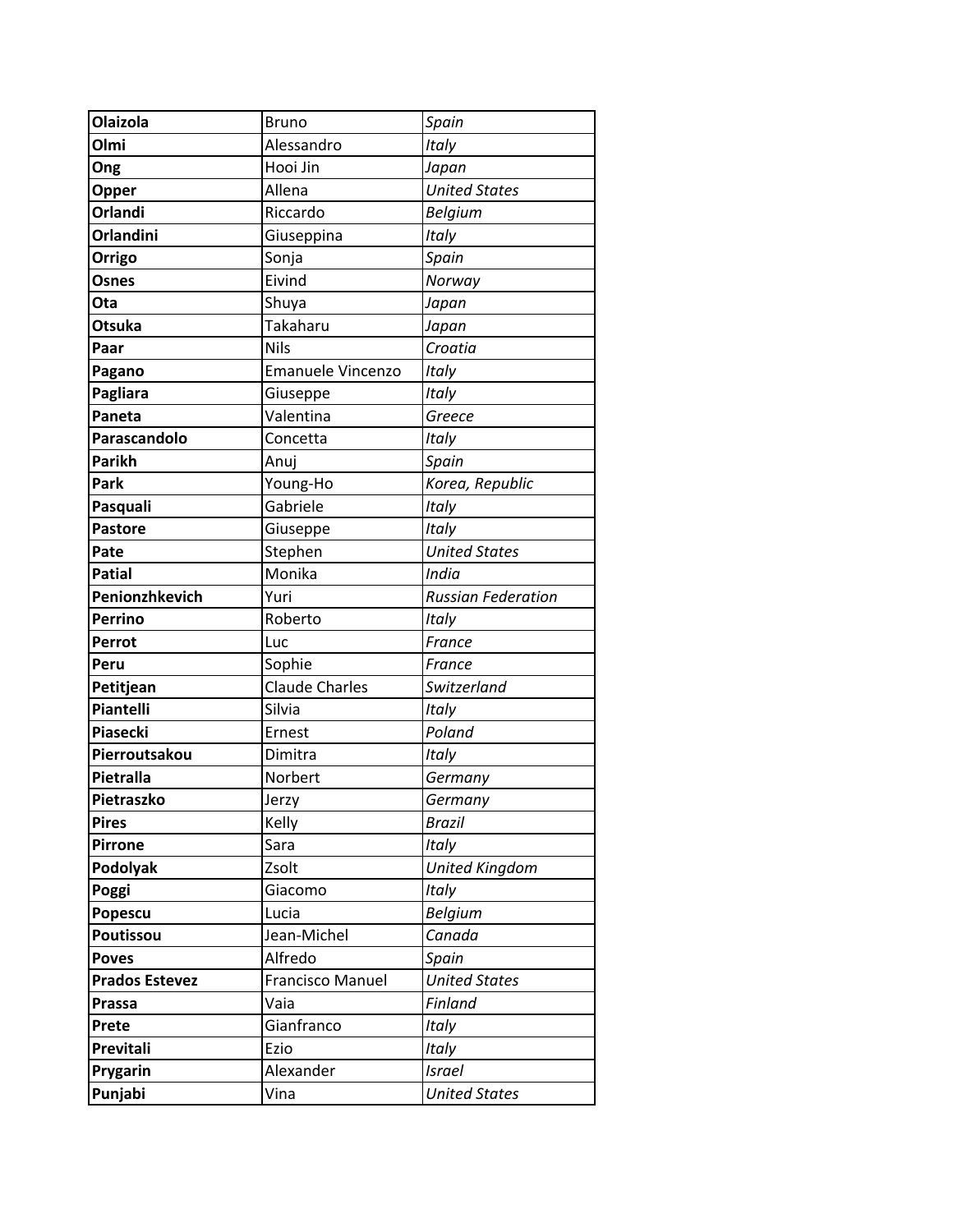| <b>Pysz</b>            | Krzysztof     | Poland                      |
|------------------------|---------------|-----------------------------|
| <b>Pyszniak</b>        | Andrzej       | Poland                      |
| Qattan                 | Issam         | <b>United Arab Emirates</b> |
| Quattrocchi            | Lucia         | Italy                       |
| <b>Quintans</b>        | Catarina      | Portugal                    |
| Raabe                  | Riccardo      | Belgium                     |
| Radulescu              | Ileana        | Romania                     |
| Raimondi               | Francesco     | Canada                      |
| <b>Rakopoulos</b>      | Vasileios     | Sweden                      |
| Rand                   | Evan          | Canada                      |
| Rapisarda              | Elisa         | <b>Switzerland</b>          |
| Rathmann               | Frank         | Germany                     |
| Ravinovich             | Ilia          | <b>Israel</b>               |
| Recchia                | Francesco     | Italy                       |
| Reed                   | Matthew       | Australia                   |
| Rescigno               | Regina        | France                      |
| <b>Ricci</b>           | Renato Angelo | Italy                       |
| <b>Richter</b>         | Werner        | South Africa                |
| <b>Richter</b>         | Achim         | Germany                     |
| <b>Riisager</b>        | Karsten       | <b>Denmark</b>              |
| <b>Ristea</b>          | Catalin       | Romania                     |
| <b>Rivet</b>           | Marie-France  | France                      |
| <b>Robledo</b>         | Luis M        | Spain                       |
| Roca Maza              | Xavier        | Italy                       |
| Rodriguez              | Tomas R.      | Germany                     |
| <b>Roland</b>          | Gunther       | <b>United States</b>        |
| Rosenbusch             | Marco         | Germany                     |
| Rosner                 | Guenther      | Germany                     |
| <b>Rossi</b>           | Dominic       | <b>United States</b>        |
| <b>Rossi</b>           | Patrizia      | <b>Belgium</b>              |
| <b>Roth</b>            | Robert        | Germany                     |
| Roy                    | RenÉ          | Canada                      |
| Rumyantsev             | Mikhail       | <b>Russian Federation</b>   |
| <b>Rusek</b>           | Krzysztof     | Poland                      |
| Russotto               | Paolo         | Italy                       |
| Sääf                   | Daniel        | Sweden                      |
| <b>Saiba</b>           | Shuntaro      | Japan                       |
| Sajo-Bohus             | Laszlo        | <b>Italy</b>                |
| Sakaguchi              | Takao         | <b>United States</b>        |
| <b>Sakai</b>           | Hideyuki      | Japan                       |
| <b>Sakurai</b>         | Hiroyoshi     | Japan                       |
| <b>Samarin</b>         | Viacheslav    | <b>Russian Federation</b>   |
| <b>Sanchez Lorente</b> | Alicia        | Germany                     |
| Santonocito            | Domenico      | Italy                       |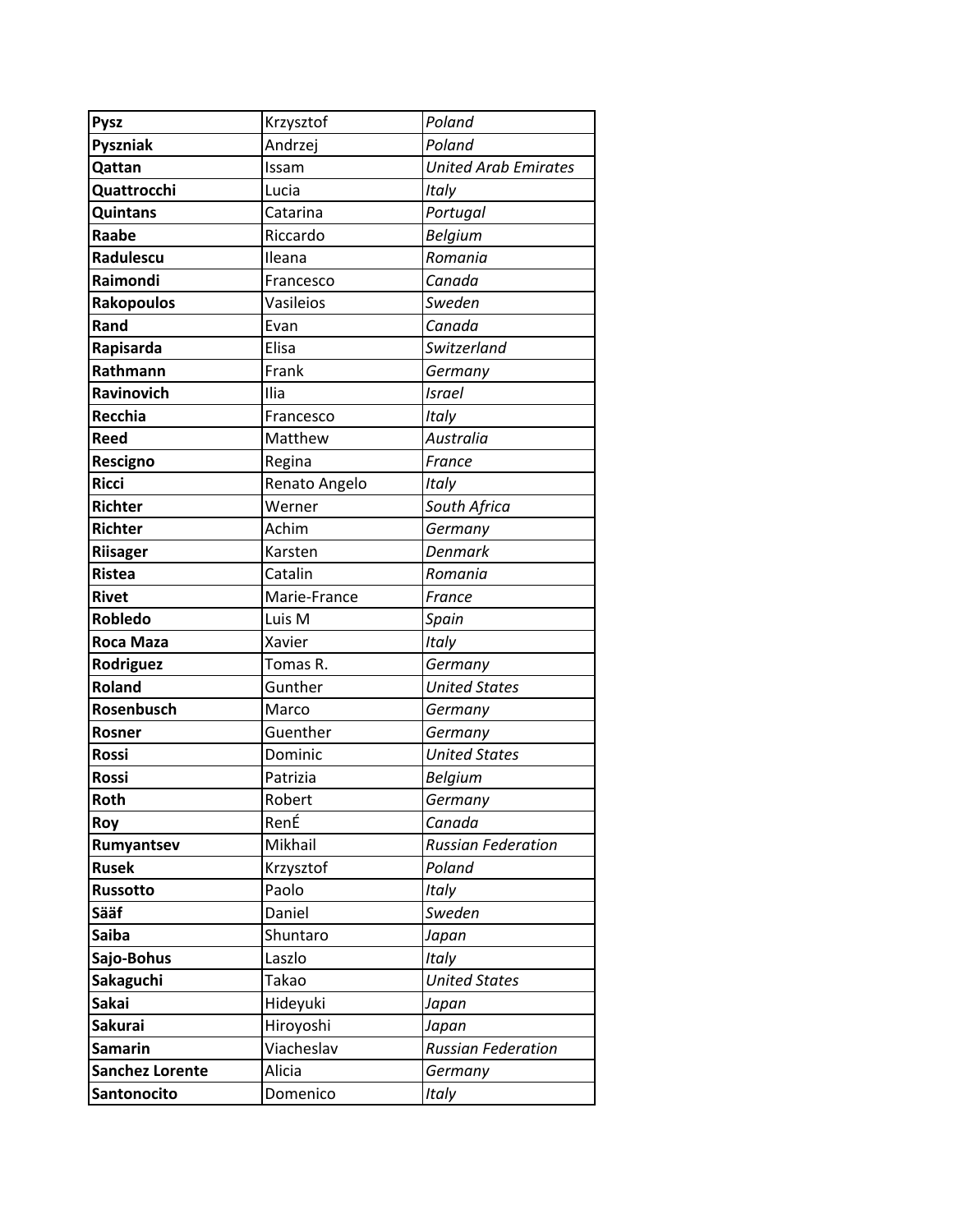| <b>Saori</b>           | Umehara             | Japan                |
|------------------------|---------------------|----------------------|
| Sarén                  | Jan                 | Finland              |
| <b>Sarmiento</b>       | Luis                | Sweden               |
| <b>Sarmishtha</b>      | Bhattacharyya       | India                |
| Sato                   | Tomoya              | Japan                |
| <b>Savajols</b>        | Herve               | France               |
| Savard                 | Guy                 | <b>United States</b> |
| Savran                 | Deniz               | Germany              |
| <b>Schaeffer</b>       | Bernard             | France               |
| <b>Schatz</b>          | Hendrik             | <b>United States</b> |
| Scheidenberger         | Christoph           | Germany              |
| <b>Schenke</b>         | <b>Bjoern Peter</b> | <b>United States</b> |
| <b>Schillaci</b>       | Maria               | Italy                |
| <b>Schmidt</b>         | Konrad              | Germany              |
| <b>Schroder</b>        | Bent                | Sweden               |
| <b>Schury</b>          | Peter               | Japan                |
| <b>Schwartz</b>        | Itzchak             | <b>Israel</b>        |
| <b>Schwenk</b>         | Achim               | Germany              |
| <b>Seestrom</b>        | Susan               | <b>United States</b> |
| <b>Sekiguchi</b>       | Kimiko              | Japan                |
| <b>Selaboina</b>       | Appannababu         | India                |
| <b>Semkova</b>         | Valentina           | Austria              |
| Sethi                  | Jasmine             | India                |
| <b>Severijns</b>       | Nathal              | <b>Belgium</b>       |
| <b>Sharkov</b>         | <b>Boris</b>        | Germany              |
| <b>Sharma</b>          | Vijay Raj           | India                |
| <b>Sharma</b>          | Manoj Kumar         | India                |
| <b>Sharma</b>          | Monika              | <b>United States</b> |
| <b>Sharpey-Schafer</b> | John Francis        | South Africa         |
| <b>Shen</b>            | Hong                | China                |
| Shi                    | Hexi                | Japan                |
| Shimizu                | Hajime              | Japan                |
| <b>Shimoura</b>        | Susumu              | Japan                |
| Shinji                 | Suzuki              | Japan                |
| Signorini              | Cosimo              | Italy                |
| <b>Signorini</b>       | Ilaria              | Italy                |
| Singh                  | Jagjit              | Italy                |
| Singh                  | Somorendro          | Iceland              |
| <b>Sinha</b>           | <b>Bikash</b>       | India                |
| Smith                  | Greg                | <b>Belgium</b>       |
| <b>Snellings</b>       | Raimond             | Netherlands          |
| Solomon                | Ackah               | Swaziland            |
| Soma                   | Vittorio            | Germany              |
| Sona                   | Pietro              | Italy                |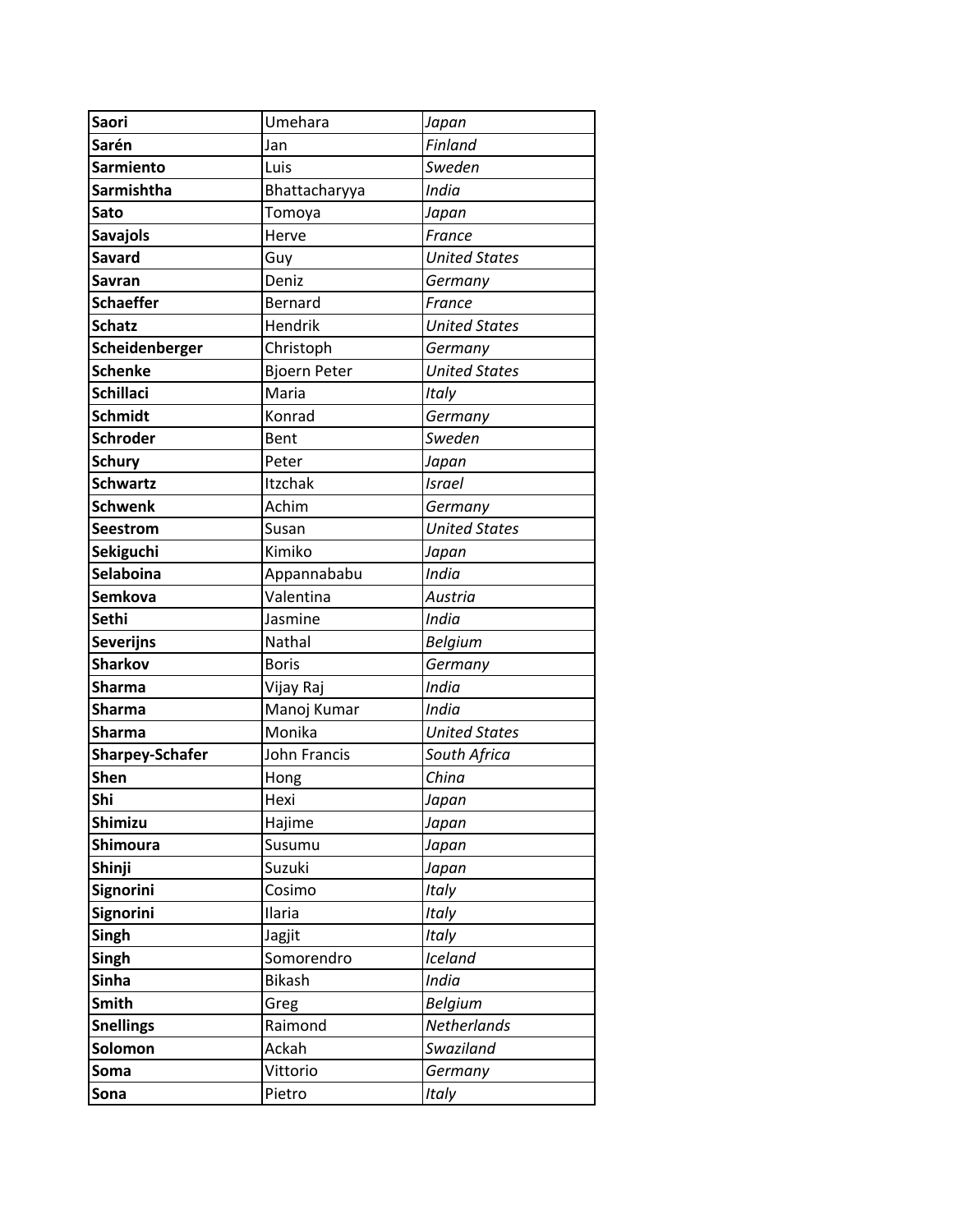| Sona               | Anna                 | Italy                 |
|--------------------|----------------------|-----------------------|
| Sorace             | Nello                | Italy                 |
| <b>Soramel</b>     | Francesca            | Italy                 |
| <b>Sorlin</b>      | Olivier              | France                |
| <b>Soter</b>       | Anna                 | Germany               |
| Souza              | Divanizia N.         | <b>Brazil</b>         |
| Sozzi              | Federica             | Italy                 |
| <b>Spalla</b>      | Annarosa             | Italy                 |
| <b>Spitaleri</b>   | Claudio              | Italy                 |
| <b>Stachel</b>     | Johanna              | Germany               |
| <b>Stachura</b>    | Monika Kinga         | Switzerland           |
| <b>Staley</b>      | Florent              | France                |
| <b>Stanislaus</b>  | Shirvel              | <b>United States</b>  |
| <b>Stefanini</b>   | Alberto M.           | Italy                 |
| <b>Stefanini</b>   | Andrea               | Italy                 |
| <b>Steiner</b>     | Andrew               | <b>United States</b>  |
| <b>Stephan</b>     | Elzbieta             | Poland                |
| <b>Steppenbeck</b> | David                | Japan                 |
| <b>Stevanato</b>   | Luca                 | <b>Italy</b>          |
| <b>Stevenson</b>   | Paul                 | <b>United Kingdom</b> |
| <b>Stock</b>       | Reinhard             | Germany               |
| <b>Stoecker</b>    | Horst                | Germany               |
| <b>St-Onge</b>     | Patrick              | Canada                |
| <b>Strano</b>      | Emanuele             | Italy                 |
| <b>Sturm</b>       | Christian            | Germany               |
| <b>Sugimura</b>    | Hitoshi              | Japan                 |
| <b>Sugitate</b>    | Toru                 | Japan                 |
| <b>Suhonen</b>     | Jouni                | Finland               |
| Sulignano          | <b>Barbara</b>       | France                |
| Surman             | Rebecca              | <b>United States</b>  |
| <b>Suzuki</b>      | Toshio               | Japan                 |
| Suzuki             | Takahiro             | Japan                 |
| Suzuki             | Ken                  | Austria               |
| <b>Svenne</b>      | <b>Juris Peteris</b> | Canada                |
| <b>Sytema</b>      | Auke                 | Netherlands           |
| <b>Szilner</b>     | Suzana               | Croatia               |
| <b>Taccetti</b>    | Nello                | Italy                 |
| <b>Takacs</b>      | Sandor               | Hungary               |
| <b>Takashi</b>     | Abe                  | Japan                 |
| <b>Takashiro</b>   | Nishi                | Japan                 |
| <b>Takeshi</b>     | Inoue                | Japan                 |
| <b>Tamii</b>       | Atsushi              | Japan                 |
| <b>Tanaka</b>      | Yoshiki K.           | Japan                 |
| <b>Tanaka</b>      | Saki                 | Japan                 |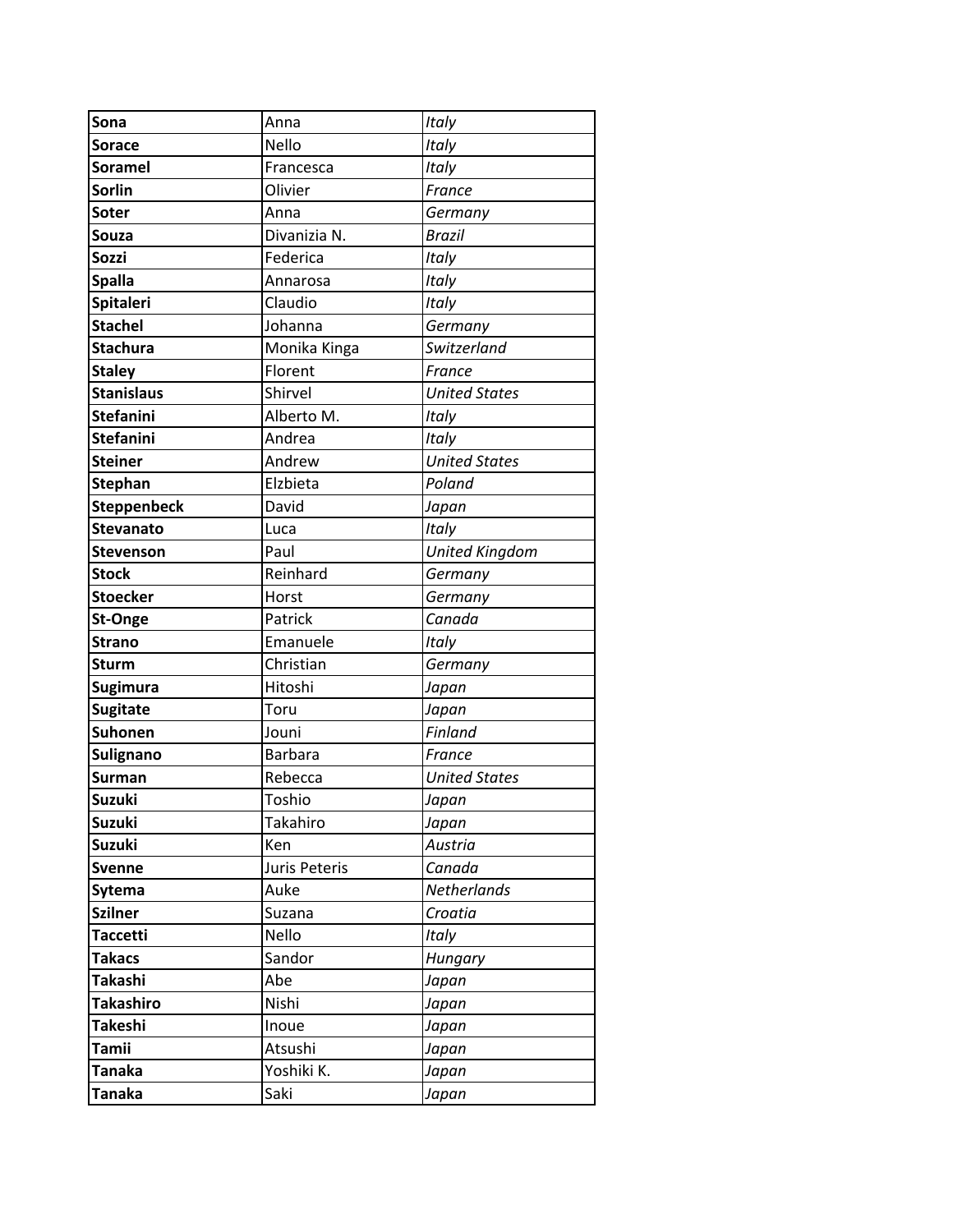| <b>Tandel</b>            | Sujit        | India                     |
|--------------------------|--------------|---------------------------|
| Tapan                    | Kumar Rana   | India                     |
| Tapia Casanova           | Alex Marcelo | Argentina                 |
| <b>Tarkanyi</b>          | Ferenc       | Hungary                   |
| <b>Tarpanov</b>          | Dimitar      | Poland                    |
| <b>Tengblad</b>          | Olof         | Spain                     |
| <b>Terschluesen</b>      | Carla        | Sweden                    |
| <b>Terwagne</b>          | Guy          | <b>Belgium</b>            |
| <b>Thies</b>             | Ronja        | Sweden                    |
| <b>Thirolf</b>           | Peter        | Germany                   |
| Thoennessen              | Michael      | <b>United States</b>      |
| Thomas                   | Anthony      | Australia                 |
| <b>Timofeyuk</b>         | Natalia      | United Kingdom            |
| <b>Todoroki</b>          | Koichi       | Japan                     |
| <b>Togashi</b>           | Hajime       | Japan                     |
| <b>Tomasi-Gustafsson</b> | Egle         | France                    |
| Tornow                   | Werner       | <b>United States</b>      |
| <b>Torresi</b>           | Domenico     | Italy                     |
| <b>Toyoda</b>            | Akihisa      | Japan                     |
| Trifiro'                 | Antonio      | Italy                     |
| <b>Tshoo</b>             | Kyoungho     | Korea, Republic           |
| <b>Tsinganis</b>         | Andrea       | France                    |
| <b>Tsoneva</b>           | Nadia        | Germany                   |
| <b>Tsue</b>              | Yasuhiko     | Japan                     |
| <b>Tsunoda</b>           | Yusuke       | Japan                     |
| <b>Tsyganov</b>          | Yury         | <b>Russian Federation</b> |
| <b>Tzeng</b>             | Yiharn       | Taiwan                    |
| <b>Uegaki</b>            | Eiji         | Japan                     |
| <b>Ueno</b>              | Hideki       | Japan                     |
| Umar                     | Sait         | <b>United States</b>      |
| <b>Utsuno</b>            | Yutaka       | Japan                     |
| Valdré                   | Simone       | <b>Italy</b>              |
| Valencia Marin           | Ebhelixes    | Spain                     |
| <b>Valiente-Dobon</b>    | Jose'Javier  | Spain                     |
| <b>Van Beveren</b>       | Céline       | <b>Belgium</b>            |
| Van Duppen               | Piet         | <b>Belgium</b>            |
| Vanhoy                   | Jeffrey Rahn | <b>United States</b>      |
| Vannini                  | Gianni       | Italy                     |
| Varinderjit              | Singh        |                           |
| Vercellin                | Ermanno      | Italy                     |
| Verde                    | Giuseppe     | Italy                     |
| Verney                   | David        | France                    |
| Vigezzi                  | Enrico       | <b>Italy</b>              |
| <b>Vitturi</b>           | Andrea       | Italy                     |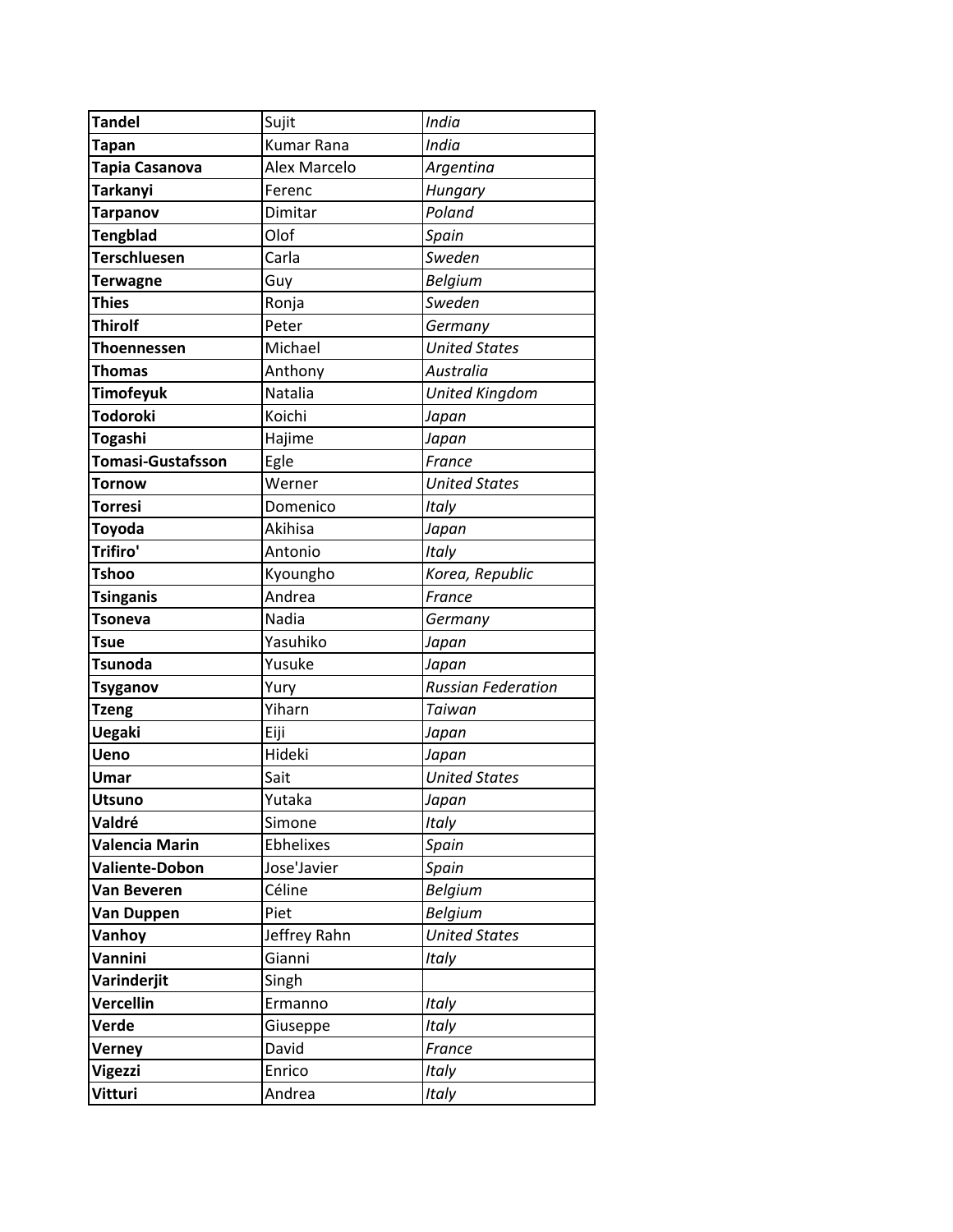| Viviani                  | Michele        | Italy                     |
|--------------------------|----------------|---------------------------|
| Vlasenko                 | Tetiana        | <b>Ukraine</b>            |
| Voinov                   | Alexey         | <b>Russian Federation</b> |
| <b>Von Neumann-Cosel</b> | Peter          | Germany                   |
| <b>Von Oertzen</b>       | Wolfram        | Germany                   |
| <b>Von Schmid</b>        | Mirko          | Germany                   |
| Vretenar                 | Dario          | Croatia                   |
| Wagner                   | Jakub          | Poland                    |
| <b>Wallace</b>           | <b>Barton</b>  | Canada                    |
| Wambach                  | Jochen         | Germany                   |
| <b>Wamers</b>            | Felix          | Germany                   |
| <b>Wang</b>              | Xiaobao        | <b>Finland</b>            |
| <b>Wang</b>              | Meng           | China                     |
| Wang                     | Xin-Nian       | <b>United States</b>      |
| Watanabe                 | Shin           | Japan                     |
| Weidemann                | Christian      | Germany                   |
| <b>Weiping</b>           | Liu            | China                     |
| Weise                    | Wolfram        | Italy                     |
| Weisenberger             | Andrew         | Belgium                   |
| Werner                   | Volker         | <b>United States</b>      |
| Wesselborg               | Christopher    | <b>United States</b>      |
| Widmann                  | Eberhard       | Austria                   |
| Wilson                   | Emma           | <b>United Kingdom</b>     |
| Wimmer                   | Kathrin        | <b>United States</b>      |
| <b>Witala</b>            | Henryk         | Poland                    |
| Wolschin                 | Georg          | Germany                   |
| <b>Wolter</b>            | Hermann        | Germany                   |
| Wrzesinski               | Jacek          | Poland                    |
| Wuosmaa                  | Alan H         | <b>United States</b>      |
| Xiao                     | Guoqing        | China                     |
| Xiao-Tao                 | He             | Germany                   |
| Xu                       | Zhengyu        | Japan                     |
| Yamaguchi                | Hidetoshi      | Japan                     |
| Yamaguchi                | Takayuki       | Japan                     |
| Yang                     | Xiaofei        | Japan                     |
| Yasuda                   | Jumpei         | Japan                     |
| <b>Yates</b>             | Steven W.      | <b>United States</b>      |
| Yavahchova               | Mariya         | <b>Bulgaria</b>           |
| Ye                       | Yanlin         | China                     |
| Yennello                 | Sherry         | <b>United States</b>      |
| Yoshida                  | Tooru          | Japan                     |
| Yoshinaga                | Naotaka        | Japan                     |
| Zamfir                   | Nicolae-Victor | Romania                   |
| Zarubin                  | Pavel          | <b>Russian Federation</b> |